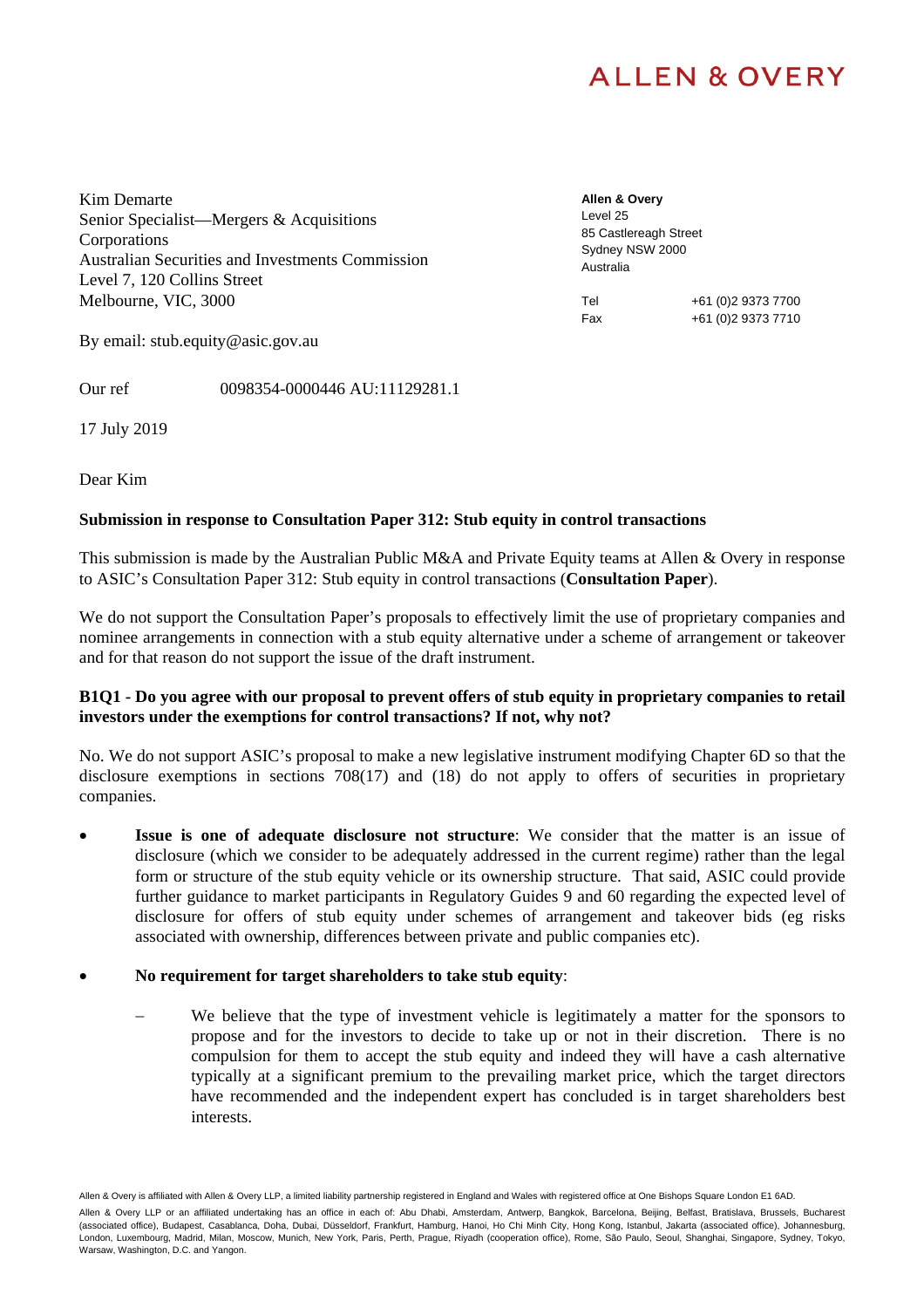- ASIC appears to be approaching the issue based on the rights that the target investors will lose relative to their holding in a listed vehicle. Under the scheme the rights that they are losing is the forced transfer of their shares in consideration for their choice of cash (with its attendant certainty of value) or the stub equity.
- **No evidence of harm**: As noted above and based on available information, it appears from precedent transactions that:
	- shareholders are provided with a choice of consideration in addition to their choice as to whether to approve the takeover;
	- the disclosure provided to shareholders is extensive and addresses the risks associated with holding shares in an unlisted private vehicle;
	- target directors have, to date, only recommended that shareholders elect to take the cash alternative; and
	- there does not appear to be any evidence that shareholders who have chosen to acquire shares in a stub equity vehicle have been disadvantaged by the structure of that vehicle nor that they have been misled by the disclosure materials.

Accordingly, it is not clear what harm it is that ASIC is seeking to protect against.

### **Stub equity proposals should not be considered a form of fundraising**:

- We do not consider that the standard stub equity proposal should be considered as a form of fundraising activity. The sponsors are fully committed to acquire the target for 100% cash. The private equity sponsors would ordinarily prefer that the minimum election condition under the stub equity proposal is not satisfied so that they can acquire 100% of the target and not have to consider at all the on-going interests of the target shareholders who have elected to roll their investment.
- The stub equity alternative merely enables target shareholders to roll, based on prospectus-style disclosure<sup>1</sup>, their existing investment into the stub equity vehicle to retain their existing exposure to the underlying asset in an unlisted private equity vehicle. Aside from the one example you have referenced in which target shareholders were given the opportunity to top up their investment, there is no new money being provided.

#### **Potential adverse consequences of the relief**:

 *Discouragement of stub equity alternatives* – Stub equity vehicles were never intended to be a mere unlisted version of the listed public company but part and parcel of a public to private proposal. Stub equity proposals were designed to overcome issues where target investors may have had different views on value of the target (or time to deliver value) or otherwise have required on-going exposure to the underlying asset. The synergies associated with private ownership may not be able to be achieved to the extent that ASIC in essence retrofits public company requirements which restrict the ability to strip out the costs associated with the ASX listing and restructure the underlying company in accordance with the investment thesis. Imposing increased burdens on bidders in the manner contemplated by ASIC in the Consultation Paper would likely either:

l

<sup>1</sup> While stub equity proposals can be implemented through a takeover, the strong desire to get to 100% has meant that they have invariably been implemented through a scheme with its all or nothing outcome. There are also potential issues with limits on the stub equity and as to whether that could amount to a prohibited maximum acceptance condition.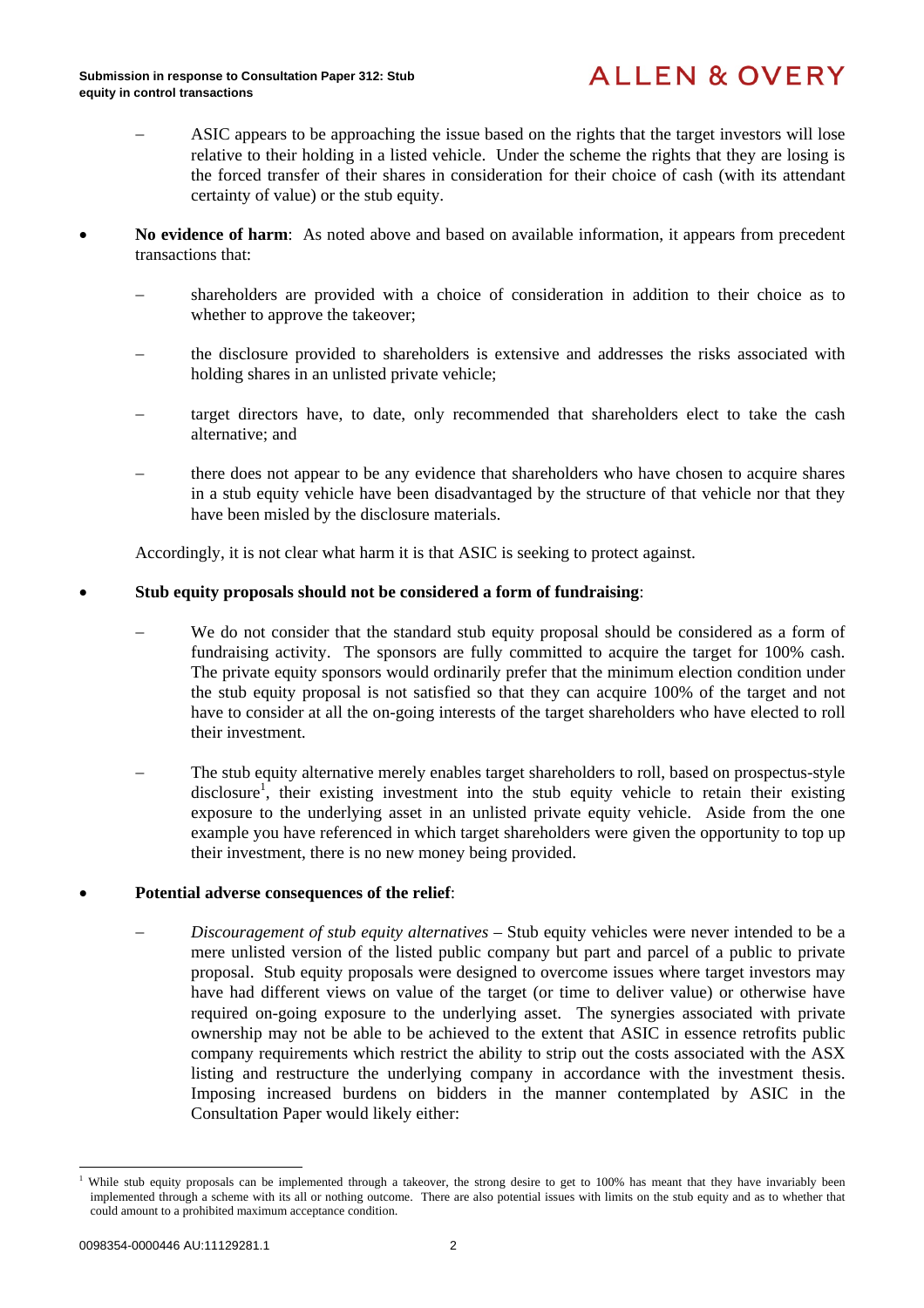- discourage the use of the stub equity, make the costs of running the stub equity vehicle more expensive or provide unwarranted complexity to the stub equity vehicle (having regard to matters such as the application of the takeovers regime); and/or
- **If** limit the offering of stub equity to non-retail investors,

each of which may in turn have the consequence of precluding the making or the consummation of public M&A deals in Australia.

- *Inconsistency with the Eggleston principles –* As noted above, we are not aware of the supposed harm which has been caused by any of the private equity proposals to date and believe that the effect of the proposed instruments would in many ways be inconsistent or give rise to inconsistencies with the Eggleston principles, for example:
	- the instrument would effectively exclude retail shareholders from being able to participate in the bid vehicle going forward contrary to the equality principle in section 602(c); and
	- if stub equity structures become unviable to the extent that sponsors elect not to even put a public-to-private proposal to particular companies due to the specific investment objectives of its shareholders, then the effect of the instrument will be to reduce competition in the market for control for that entity, which is contrary to section 602(a).
- *Potential non-availability of CGT roll-over relief Providing a roll opportunity to some but* not all investors may create a range of issues such as potential non-availability of CGT rollover relief, joint bid relief issues if the rolled shareholders and the bidder were to have a greater than 20% stake, and the potential to create different scheme classes which would reduce deal certainty.
- *Class creation issues*  While we note ASIC's comment that it would not have a difficulty with structuring the stub equity proposal so that the stub equity was only available to (some or all) non-retail investors, that would potentially have the attendant result of creating separate classes in a scheme context with the attendant consequences of increasing the effective voting threshold (and reducing the size of an effective veto) as the 75% by value and 50% by number thresholds would need to be passed for each class. This would impose a real cost to prospective bidders in making their acquisition proposal far less certain, reducing their confidence and likelihood to bid in this manner. Further, as noted by Santow J in *Re NRMA Ltd* (2000) 33 ACSR 595 at 617, there ought to be tendency against unnecessary multiplication of classes as this has the potential to lead to inconvenience and artificiality and to give an effective veto right to a small group of shareholders:

"the 'shifting' or 'fracturing' of classes into smaller groups can undermine the objective of obtaining decision by a large majority, by giving one group an effective veto over the wishes of the majority. That itself can be oppressive.

### **No general requirement for all substantial entities in Australia to operate in a public company structure**:

While the stub equity vehicle may be a substantial entity in its own right post implementation, we do not consider that there is a general requirement for substantial entities to all be held in a public company structure. Such a proposition would cut across a myriad of valid commercial arrangements from private equity to large family companies etc which may in fact be a large proprietary company (a concept recognised under the Corporations Act). Indeed most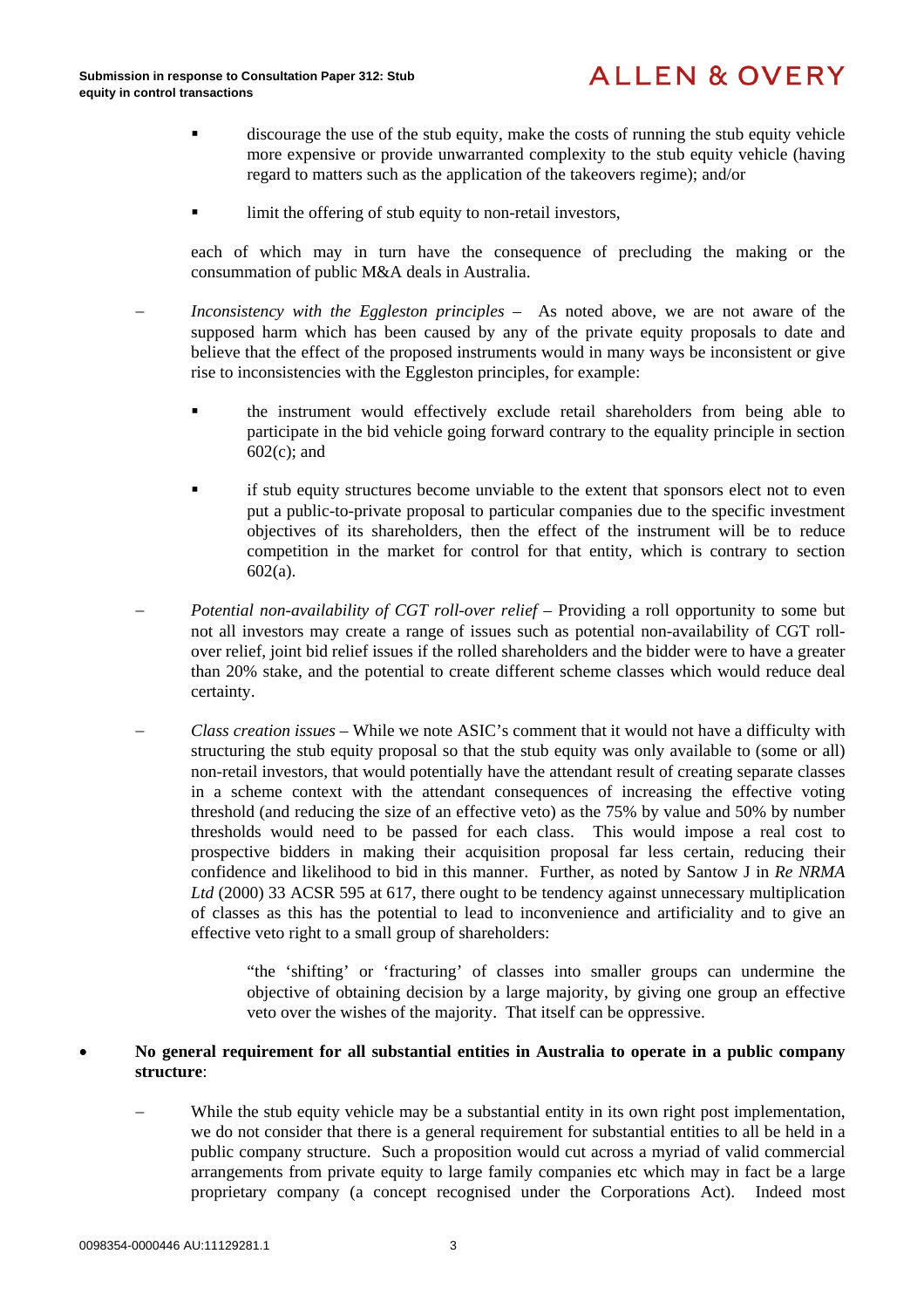domestic private equity and other unlisted alternative investments are held through managed investment or trust structures which have no greater rights (indeed frequently less) than those offered under most stub equity proposals even when offered to retail investors.

- Furthermore, we believe that the increased use of proprietary companies incorporated under the Corporations Act since 2016 is to be encouraged not discouraged. Prior to that time sponsors had looked to use vehicles in jurisdictions such as Bermuda or the Cayman Islands with lower governance standards that Australian proprietary companies. It also raised more challenging issues in enforcing those governance rights when the bid vehicle was incorporated in such external jurisdictions.
- Benefits of public company structure are overstated: We consider the protections provided under the Corporations Act to public company shareholders as compared to private company shareholders to be overstated. Specifically:
	- *Related party provisions (Chapter*  $2E$ *)* we consider it is open for the shareholders agreement to prescribe its own regime for managing related party transactions.
	- Restrictions of director's voting (section 195) section 195 is typically considerably narrower than the provisions under the shareholders agreement as section 195 is predicated on the existence of a material personal interest;
	- Appointment and removal of directors (sections  $20IE$  and  $249H(3)$ ) the public company structure may in fact bring lesser rights to the minority stub equity holders as with a greater than 50% interest the sponsor would have the power to remove and replace any director (subject to any specific class rights) rather than having a constitution which may set out some appropriate minority protections (eg shareholders holding more than x% have the right to appoint and remove a director).
	- Residency requirement for directors (section  $20IA(2)$ ) any benefit arising from the Australian residency requirement for public companies is marginal given the capacity to obtain resident Australian director services and the fact that the expectation of directors in respect of the performance of their duties is agnostic to the residency or citizenship of any director. It is just potentially an additional cost.
	- AGM requirement (section 250N) the merits of AGMs in the listed public company space is being significantly questioned. There is a considerable cost associated with an AGM with little corresponding benefit. Indeed if the stub equity vehicle were a managed investment scheme there would be no requirement for an AGM as section 250N does not apply to it. There are many significant managed investment schemes that do not hold an AGM although some agree to do so voluntarily.
	- Periodic financial reporting obligations under Chapter  $2M$  the only entities that are permitted to not prepare and file a financial report and directors' report are small proprietary companies who (1) have not been directed to so by ASIC or shareholders holding at least 5% of the votes; (2) were not controlled by a foreign company for all or part of the year; and (3) do not have one or more 'crowd-sourced funding' shareholders. Accordingly, it would appear to us that most stub equity vehicles may find themselves in a position whereby they need to comply with the financial reporting provisions of Chapter 2M, including by reason of having been directed to do so by ASIC or its shareholders.
- No need to read section 708(17) or (18) down: Schemes of arrangement and the combined package of a bidders statement and target statement have always been considered to provide for equivalent level of disclosure to a prospectus to allow informed decision making whether in the context of a scrip bid, a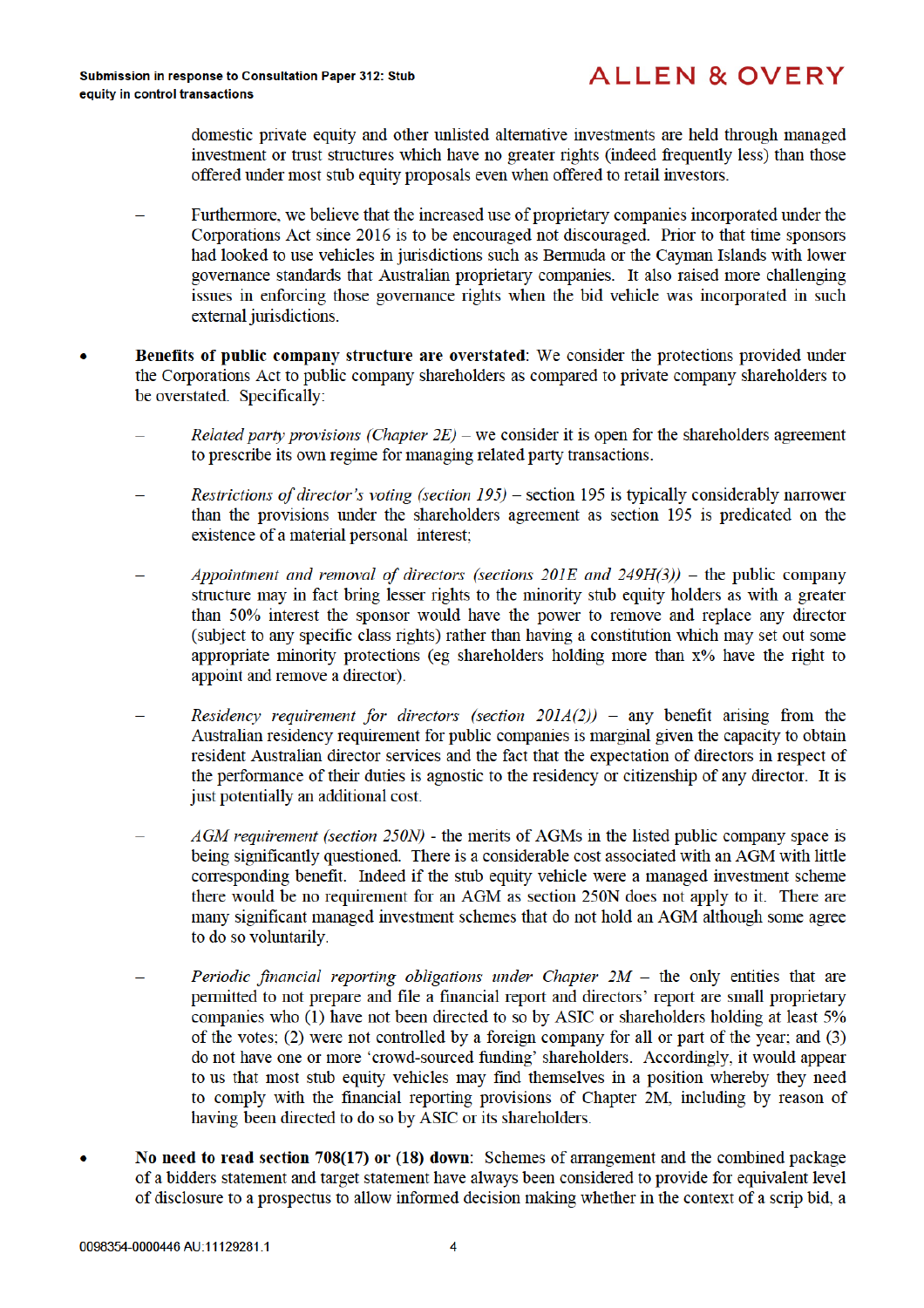demerger or a stub-equity proposal. We submit, there is no valid basis for carving out from this well recognised exception. In this regard we note that ASIC acknowledges the primacy of the provisions of section  $708(17)$  in Regulatory Guide 60 at [66] but nonetheless notes its expectation that disclosure in the explanatory statement for a scrip takeover type scheme should meet the requirements of a bidder's statement for a scrip takeover bid. Further, we do not see the regulatory benefit in the proposals as the sponsor offering the stub equity alternative could merely incorporate the scheme booklet within the prospectus 'by reference' under section 712. While this may provide ASIC some additional process powers, we submit that it makes no substantive change as the takeover or scheme is already subject to substantially equivalent disclosure which is already subject to review by ASIC.

### B1O2 - Do you have any comments on the form of the proposed legislative instrument in so far as it modifies Ch 6D?

For the reasons set out above and below we do not support the proposed form of the instrument.

We also consider that there may be a real issue as to whether the issue of such an instrument may be beyond the power of ASIC under sections 655A and 741 on account of the fact that ASIC has not demonstrated any harm or disadvantage that has been suffered by market participants.

### B2Q1 - Do you agree with our proposal to prevent offers of stub equity where the terms of the offer require that scrip to be held by a custodian or subject to an agreement that avoids: (a) the application of the takeover bid provisions in Ch 6 or the disclosing entity provisions in Pt 1.2A; or (b) the 50 nonemployee shareholder limit in s113(1)? If not, why not?

No, for the reasons set out above and the additional matters below.

- Other recognised vehicles with more than 50 members are not subject to the takeover rules: We do not consider ASIC's concerns about the non-application of the takeover rules to warrant the issue of the draft class order. As noted in a line of cases since Re Bank of Adelaide (1979) 4 ACLR 393 the Courts have held that Chapter 6 is not a regulatory Mount Everest. ASIC's Regulatory Guide 60 also supports this proposition. If the stub equity vehicle was a managed investment scheme, or if the stub equity vehicle was a foreign incorporated company, Chapter 6 would have no application to the acquisition of interests in such vehicles. While there may be some disadvantages with the use of such vehicles, such as the non-applicability of CGT roll-over relief, the fact that these vehicles can be used clearly indicates that the ASIC focus should be on the quality of the disclosure rather than the form of the stub equity vehicle. Indeed, if ASIC's premise was correct, to achieve parity of regulatory treatment (which we do not consider to be the case) it ought to consider some form of class order to extend Chapter 6 to unlisted managed investment schemes with more than 50 members (which would have a material impact on the funds management industry). It would also seemingly restrict the offering of securities in offshore entities which may or may not have their own Chapter 6 equivalent. In essence target shareholders through a scheme vote with a higher voting threshold than a section 611, item 7 resolution are voting to ensure that the takeover rules ought not apply to the stub equity vehicle.
- The takeover rules applying to a stub equity vehicle may have significant and adverse consequences:
	- The application of the takeover provisions to an unlisted stub equity vehicle may significantly alter the rights that the sponsors may appropriately seek and which would be available for other unlisted alternate investments. Specifically, typical rights such as drag rights, tag rights, good leaver/bad leaver provisions (to the extent relevant), director appointment rights, special majority veto rights in addition to pre-emptive rights may have the effect that each member of the stub equity vehicle had a relevant interest in 100% of the shares in the stub equity vehicle (see Darvall v North Sydney Brick & Tile Co Ltd (1988) 6 ACLC 154) and each member may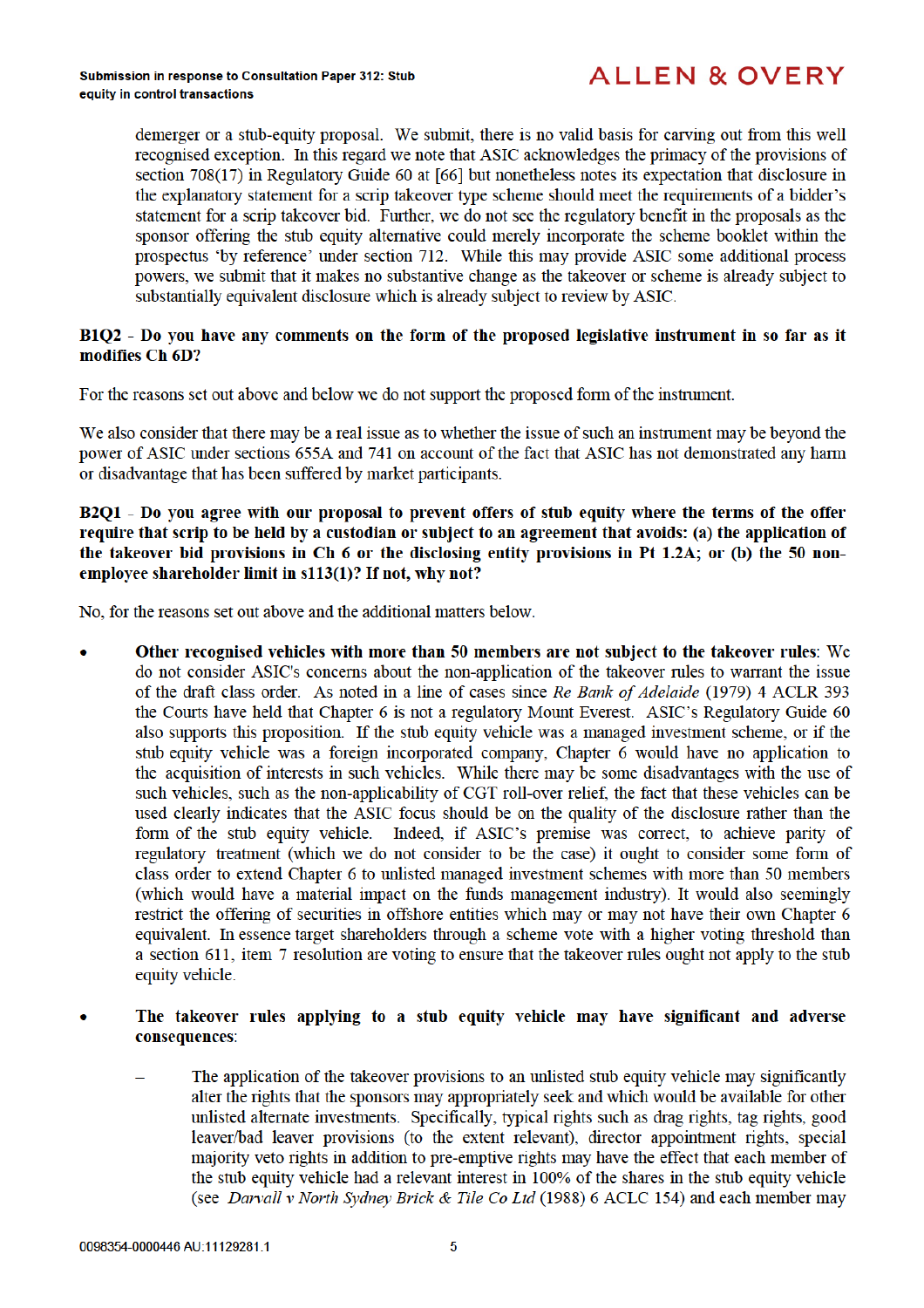be taken to be an associate or each other, thus giving rise to potential unintended consequences under Chapter 6.

- While the Corporations Act exempts a relevant interest arising from pre-emptive rights in the company's constitution it does not exclude a broader category of rights or rights in a shareholders agreement. The net result is that either these types of rights may need to be removed or the company face the considerable difficulties associated with this outcome; for example, if a new shareholder was introduced as a result of requiring new capital or transferring outside of the initial shareholders and the incoming shareholder's voting power increased from 0 to 100% that would either require shareholder approval or ASIC relief. This would impose a significant limit on the activities of the stub equity vehicle and the ability of it and its shareholders to respond to changes in market dynamics.
- Moreover, drag and tag rights serve the useful purpose of enabling the sponsors to ensure a clean and timely exit for all shareholders at the relevant investment horizon date. Such ability is seen as a fundamental necessity for the structuring of private equity investors.
- Disclosure is considered adequate for foreign company shares: In circumstances where a bidder proposes to issue shares (or derivative interests in shares) in a foreign registered company, for example under a foreign scrip bid or a redomiciliation effected via scheme of arrangement. ASIC appears to accept the adequacy of the risk disclosure in scheme booklets regarding the rights attaching to such foreign shares. Moreover, in respect of redomiciliations to offshore financial centres (eg Bermuda and Cayman Islands), where there are no statutory takeover protections available to holders of shares in those entities and, absent the inclusion of takeover restrictions within the entities articles (which has not been a prerequisite of either ASIC or the Courts in those schemes), shareholders will not be entitled to the benefit of any takeover threshold prohibition or mandatory bid threshold. As such, the question remains as to why 'disclosure' is not considered an adequate cure for the risks associated with holding shares in a private company, when it is clearly considered as such in respect of foreign scrip consideration.
- Nominee structures are not unacceptable: Nominee structures have been used for a considerable period to manage compliance with the 50 shareholder threshold. This has ranged from using nominees for employee incentive schemes or management equity plans to stay below 50 members or other structures such as the holding of all of the shares in Virgin International on behalf of relevant Virgin Australia shareholders on a record date. In essence it is no different than in the funds space to having multiple levels of feeder funds.
- **Disclosing entity provisions:** We consider that the supposed benefit of disclosure through these provisions is overstated as there will be no listed or liquid market for shares in the stub equity vehicle and hence the test for disclosure (ie a material effect on price or value) is harder to test. We would be interested in the empirical research indicating the average number of disclosures per annum by such unlisted disclosing entities. We suspect the number would be small.

### B2Q2 - Should particular types of custodian arrangement or security holder agreement be excluded from the proposal? If so, please explain why?

All types of arrangements and agreement ought to be excluded for the reasons set out above.